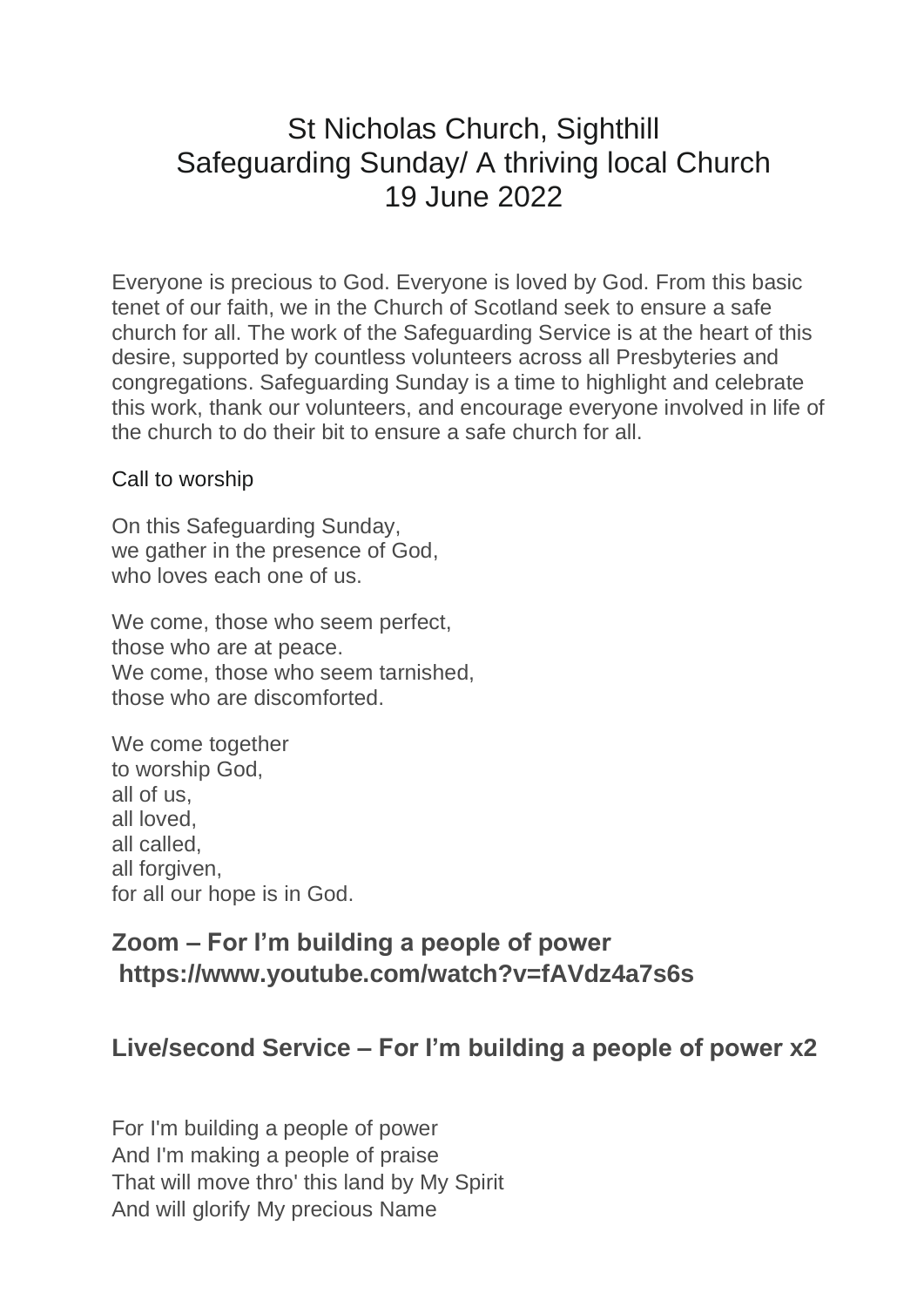Chorus 2 Build Your church Lord Make us strong Lord Join our hearts Lord through Your Son Make us one Lord In Your body In the kingdom of Your Son

CCLI Song # 33801

## **Opening Prayer**

God of earthquake, wind, and fire, God of healing touch and uniting love, God of our ancestors, neighbours, and grandchildren, God of deafening silence and quiet harmonies – We are drawn by Your Spirit calling out to our own souls, for You are the source of all life, the home to which we will return. In You we find strength and comfort, safety and courage. May all that is in us, praise You, O God!

We are crafted in Your divine image: we rejoice; we fall short of Your perfect love: we lament; we contribute to the pain of others: we confess; we fear what we do not understand: we repent.

In our return to You, welcoming God, we seek Your healing, transforming touch, knowing You will not withhold it, not now, not ever: praise be to You, O God! Amen

### **Bible Reading: A thriving local church Acts 2:29-47**

"Fellow Israelites, I can tell you confidently that the patriarch David died and was buried, and his tomb is here to this day. **<sup>30</sup>** But he was a prophet and knew that God had promised him on oath that he would place one of his descendants on his throne. **<sup>31</sup>** Seeing what was to come, he spoke of the resurrection of the Messiah, that he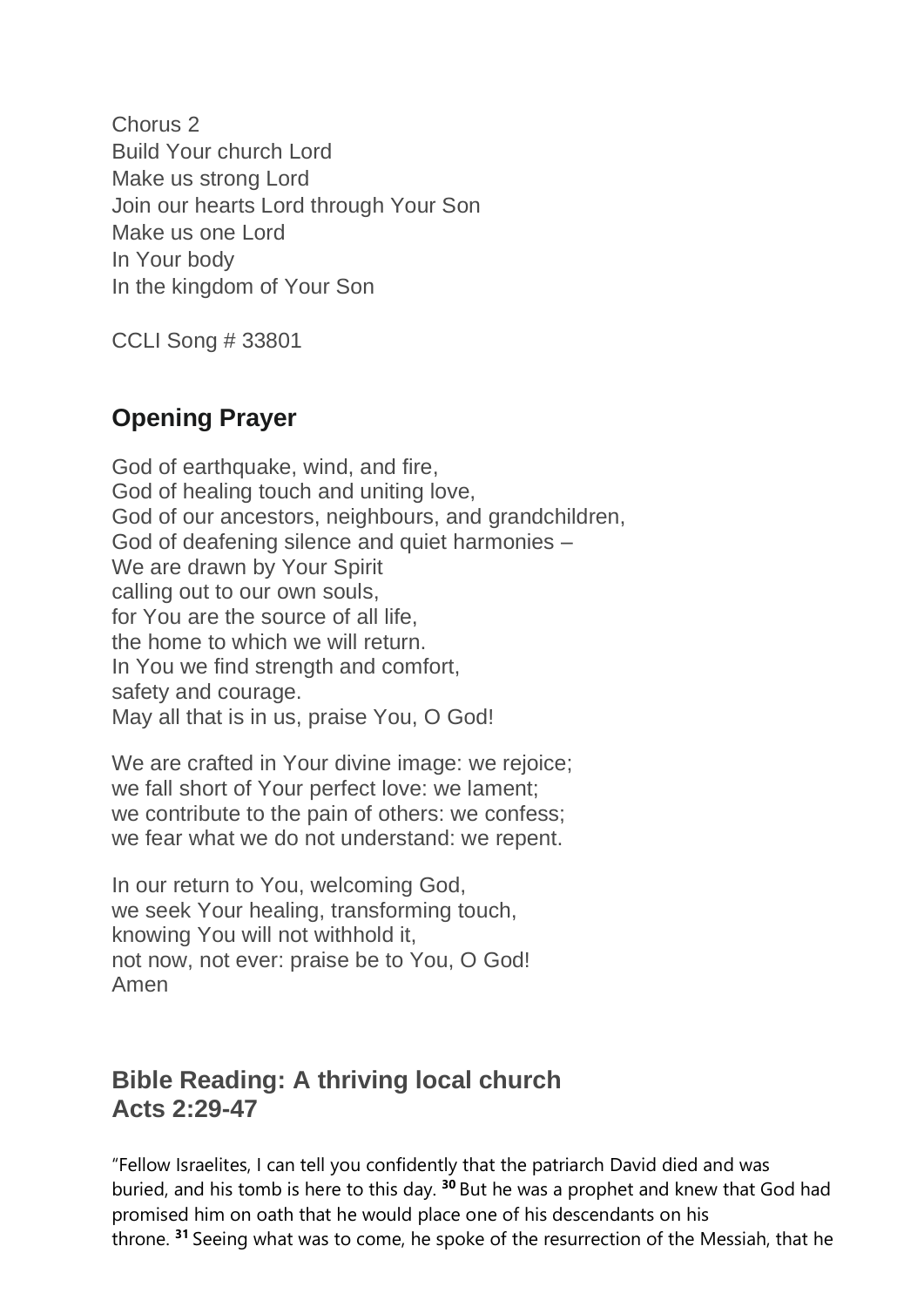was not abandoned to the realm of the dead, nor did his body see decay. **<sup>32</sup>** God has raised this Jesus to life, and we are all witnesses of it. **<sup>33</sup>** Exalted to the right hand of God, he has received from the Father the promised Holy Spirit and has poured out what you now see and hear. **<sup>34</sup>** For David did not ascend to heaven, and yet he said,

"'The Lord said to my Lord: "Sit at my right hand **<sup>35</sup>** until I make your enemies a footstool for your feet."'<sup>a</sup>

**<sup>36</sup>** "Therefore let all Israel be assured of this: God has made this Jesus, whom you crucified, both Lord and Messiah."

**<sup>37</sup>** When the people heard this, they were cut to the heart and said to Peter and the other apostles, "Brothers, what shall we do?"

**<sup>38</sup>** Peter replied, "Repent and be baptized, every one of you, in the name of Jesus Christ for the forgiveness of your sins. And you will receive the gift of the Holy Spirit. **<sup>39</sup>** The promise is for you and your children and for all who are far off—for all whom the Lord our God will call."

**<sup>40</sup>** With many other words he warned them; and he pleaded with them, "Save yourselves from this corrupt generation." **<sup>41</sup>** Those who accepted his message were baptized, and about three thousand were added to their number that day.

#### **The Fellowship of the Believers**

**<sup>42</sup>** They devoted themselves to the apostles' teaching and to fellowship, to the breaking of bread and to prayer. **<sup>43</sup>** Everyone was filled with awe at the many wonders and signs performed by the apostles. **<sup>44</sup>** All the believers were together and had everything in common. **<sup>45</sup>** They sold property and possessions to give to anyone who had need. **<sup>46</sup>** Every day they continued to meet together in the temple courts. They broke bread in their homes and ate together with glad and sincere hearts, **<sup>47</sup>** praising God and enjoying the favor of all the people. And the Lord added to their number daily those who were being saved.

**Second Service – Children lead us in singing: All are welcome in this place https://www.youtube.com/watch?v=D3jeK-QdOXg**

## **Reflection: A safe and thriving church**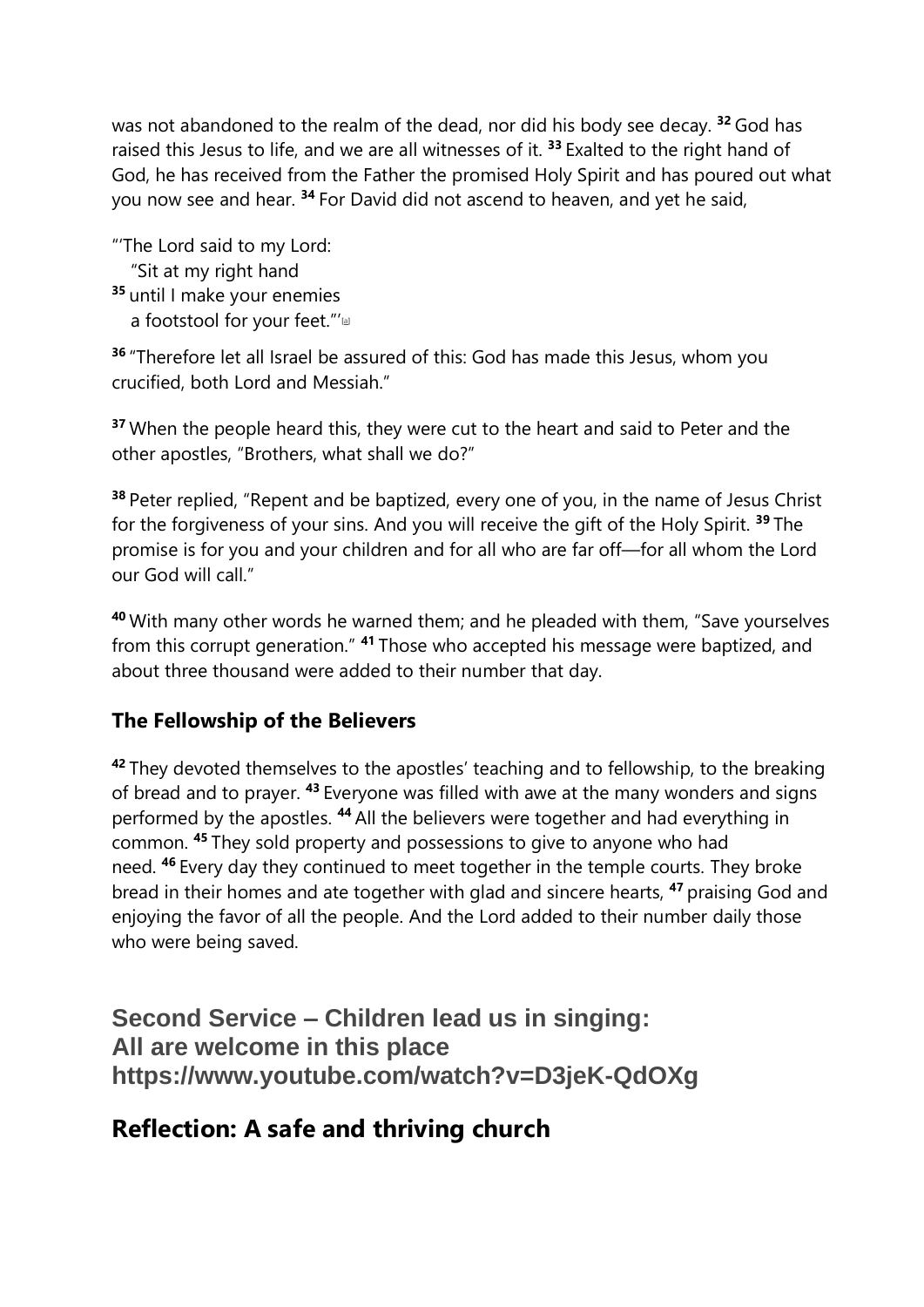# **Prayer of thanksgiving and intercession**

Eternal defender and protector of the weak, we give thanks for Your universal love, which sees beyond our human labels and divisions, rejoicing even more in Your preference for the outcast and oppressed.

We give thanks for everyone in the church who works tirelessly, and often in confidence, to keep others safe; we pray for all children and vulnerable adults who engage with our mission: may they know Your love and protection.

We give thanks for the shelter and protection of our homes; we pray for all people who are homeless, for whatever reason, including refugees and victims of trafficking: may they know Your love and protection.

We give thanks for the range and quality of food around us; we pray for each person who is hungry, whether they be across the world or on our doorsteps: may Your love be shown in practical ways.

We give thanks for easy access to clean water; we pray for all who are parched with thirst, especially where the decision is dirty water or none: may Your love be shown in practical ways.

We give thanks for the relative peace and security we enjoy: we pray for all places of war and violence, whether the aggressor be in the home or another nation: may Your peace be known in our time.

We give thanks for all the bits of our life that bring us joy and contentment; we pray for the broken-hearted, bereaved, and lonely, and for all who have lost faith or purpose in life: may Your peace be known in their hearts.

Healing, liberating, transforming God, in amongst our shouts and songs of thanksgiving, may we hear Your still whisper in the midst of pain and suffering, and may we respond with courageous tenderness to the needs around us,

as we follow the example of Christ Jesus, our teacher and Lord, AMEN.